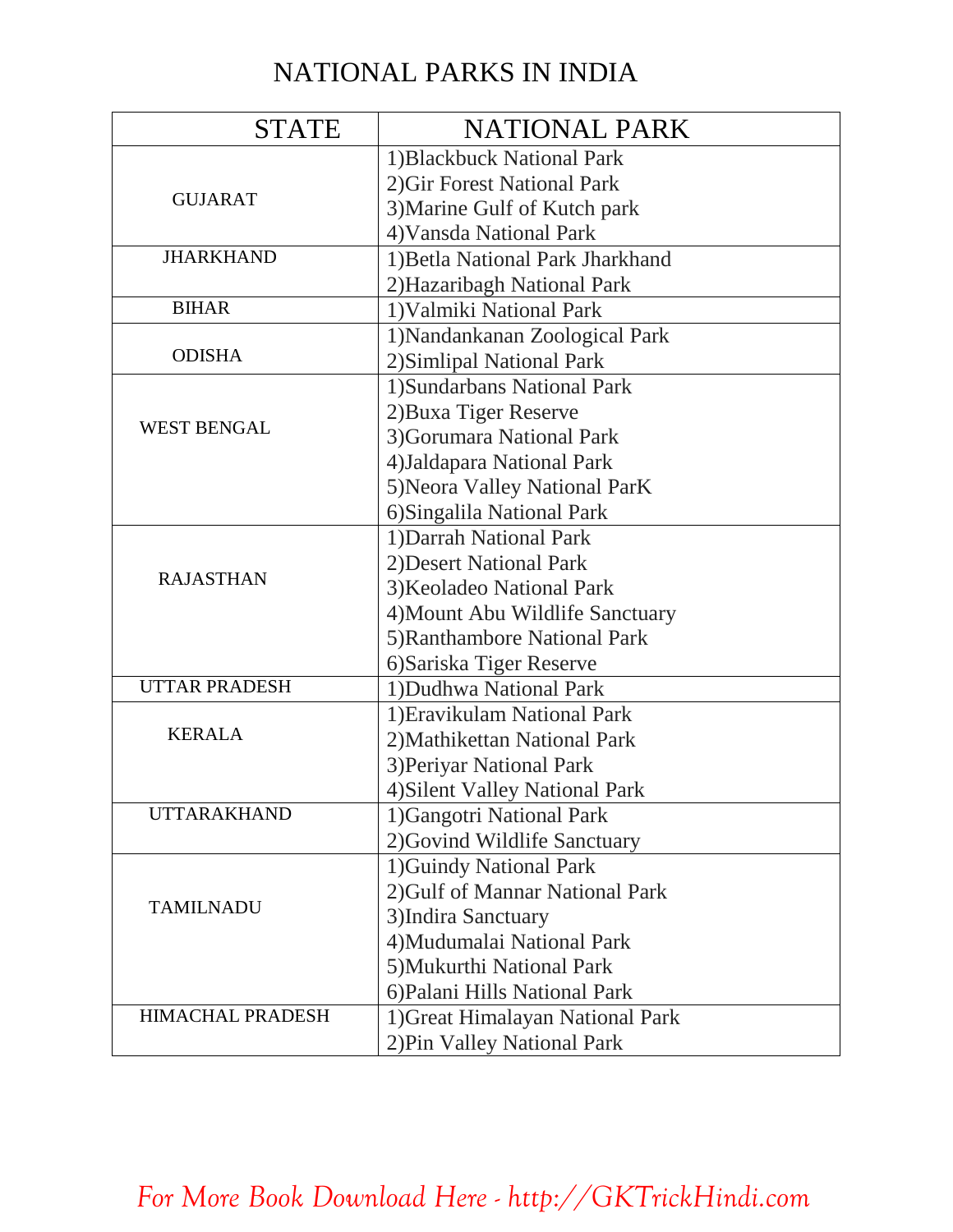## NATIONAL PARKS IN INDIA

|                          | 1) Keibul Lamjao National Park             |  |
|--------------------------|--------------------------------------------|--|
| <b>MANIPUR</b>           | 2) Sirohi National Park                    |  |
|                          |                                            |  |
| <b>SIKKIM</b>            |                                            |  |
| <b>MIZORAM</b>           | 1) Khangchendzonga Park                    |  |
|                          | 1) Murlen National Park                    |  |
|                          | 2) Blue Mountain National Park             |  |
| <b>GOA</b>               | 1) Mollem National Park                    |  |
| <b>NAGALAND</b>          | 1) Ntangki National Park                   |  |
| <b>TELANGANA</b>         | 1) Mrugavani National Park                 |  |
|                          | 2) Kawal tiger reserve                     |  |
| <b>ANDHRA PRADESH</b>    | 1) Papikonda National Park                 |  |
|                          | 2) Sri Venkateswara Park                   |  |
| <b>ARUNACHAL PRADESH</b> | 1) Mouling National Park                   |  |
|                          | 2) Namdapha National Park                  |  |
| <b>UTTARAKHAND</b>       | 1) Jim Corbett National Park               |  |
|                          | 2) Nanda Devi National Park                |  |
|                          | 3) Rajaji National Park                    |  |
|                          | 4) Valley of Flowers National Park         |  |
| <b>CHHATTISGARH</b>      | 1) Indravati National Park Chhattisgarh    |  |
|                          | 2) Kanger Ghati National Park Chhattisgarh |  |
| <b>ASSAM</b>             | 1) Dibru-Saikhowa National Park            |  |
|                          | 2) Kaziranga National Park                 |  |
|                          | 3) Manas National Park                     |  |
|                          | 4) Orang National Park                     |  |
|                          | 5) Nameri National Park                    |  |
| <b>JAMMU AND KASHMIR</b> | 1) Dachigam National Park                  |  |
|                          | 2) Hemis National Park                     |  |
|                          | 3) Kishtwar National Park                  |  |
|                          | 4) Salim Ali National Park                 |  |
|                          | 1) Chandoli National Park                  |  |
|                          | 2) Negaon National Park                    |  |
| <b>MAHARASHTRA</b>       | 3) Sanjay Gandhi National Park             |  |
|                          | 4) Tadoba National Park                    |  |
|                          | 5) Gugamal National Park                   |  |
| <b>MEGHALAYA</b>         | 1) Balphakram National Park                |  |
|                          | 2) National Park                           |  |
| <b>PUNJAB</b>            |                                            |  |
|                          | 1) Harike Wetland                          |  |
|                          |                                            |  |

## *[For More Book Download Here - http://GKTrickHindi.com](http://gktrickhindi.com/)*